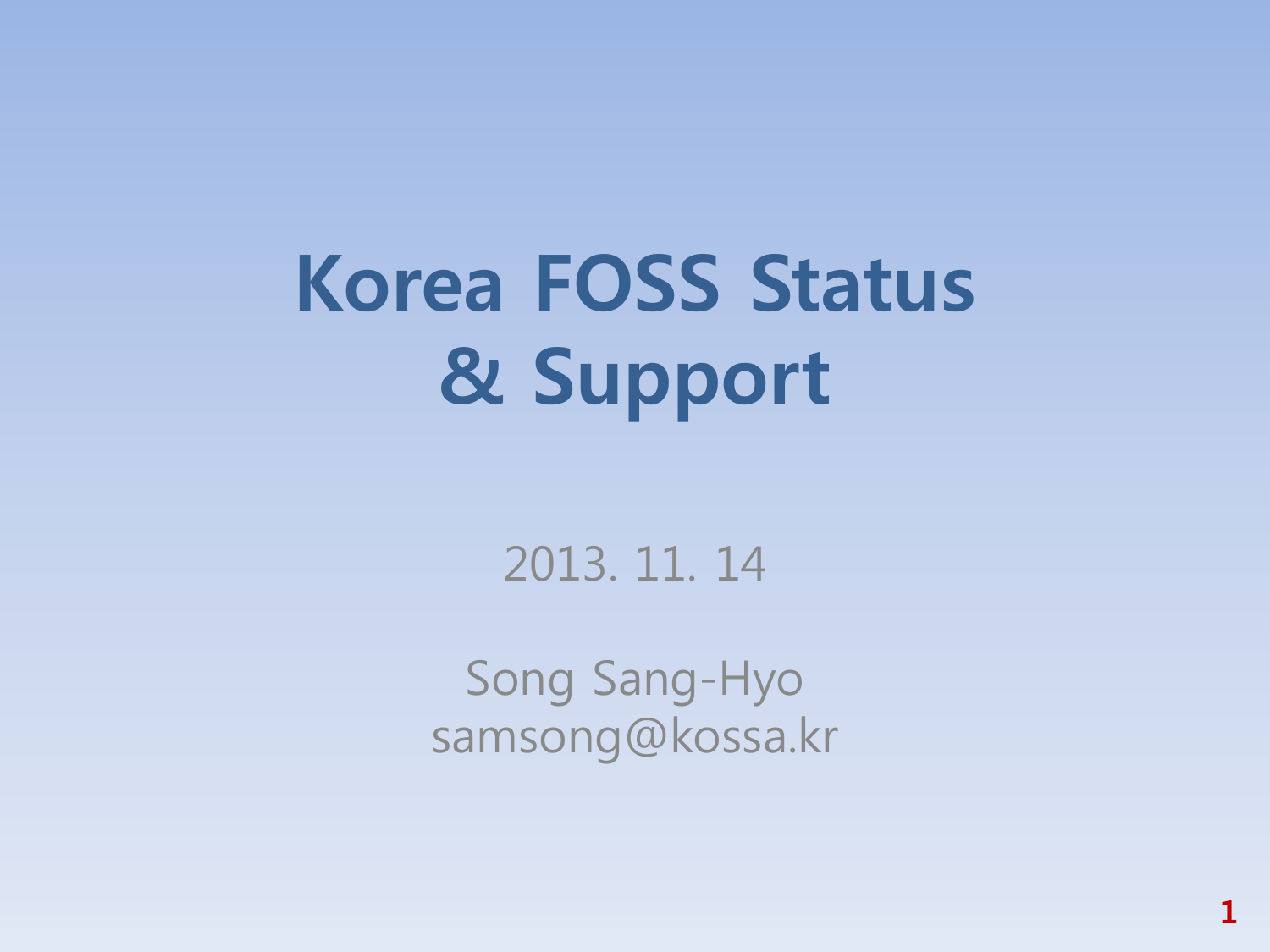### I am …

- ◆ Song Sang-Hyo ( 송상효 宋相曉 )
- Chairman at Korea Open Source Software Association
- Vice Chairman of Smart Developer Association
- ◆ Vice Chairman of NEA OSS Promotion Forum
- ◆ CEO & Founder at BizKernel (OSS Consulting Firm)
- ◆ OSS / ISP / Strategy Consultant
- ◆ SW Developer (worked in Samsung SDS)

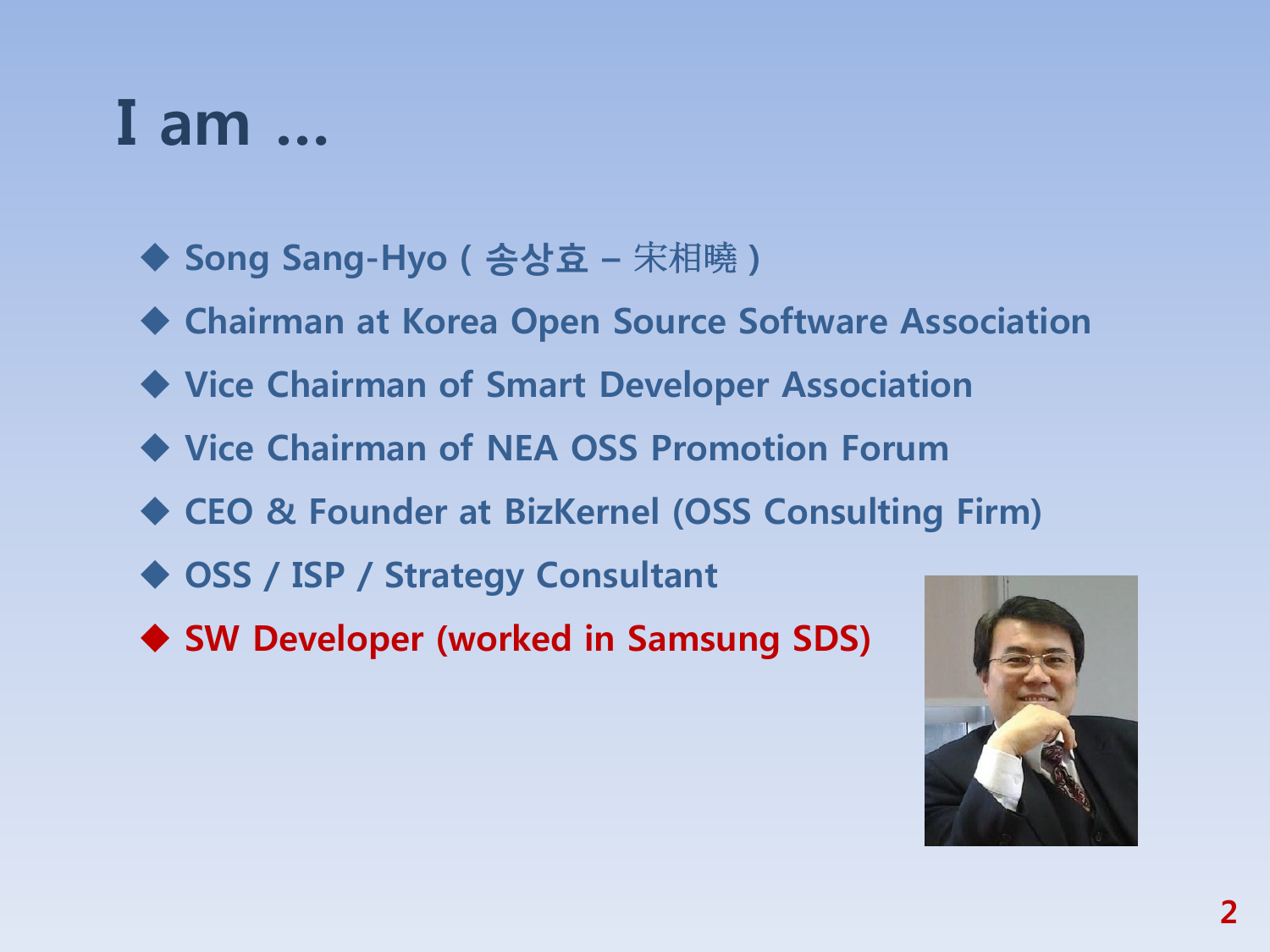### About …

◆ How to use and develop FOSS in Government and Company

Korea's main activity status FOSS community

◆ Korea's FOSS-related organizations and Support Status

◆ SW Developer is ...

◆ My dream ...

◆ We will try ...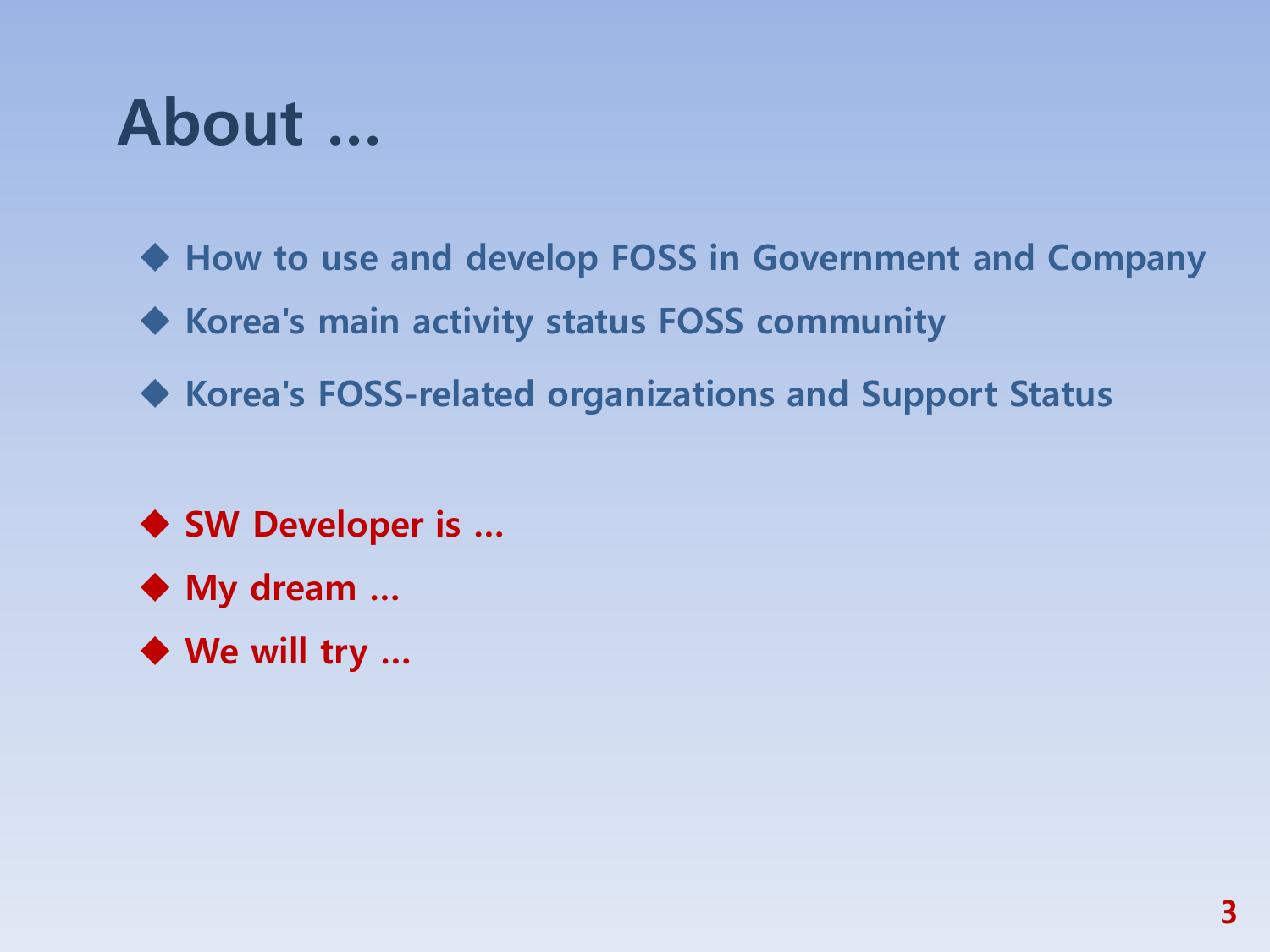### **FOSS Use ...**



[2012 Open Source SW Whitepaper - NIPA }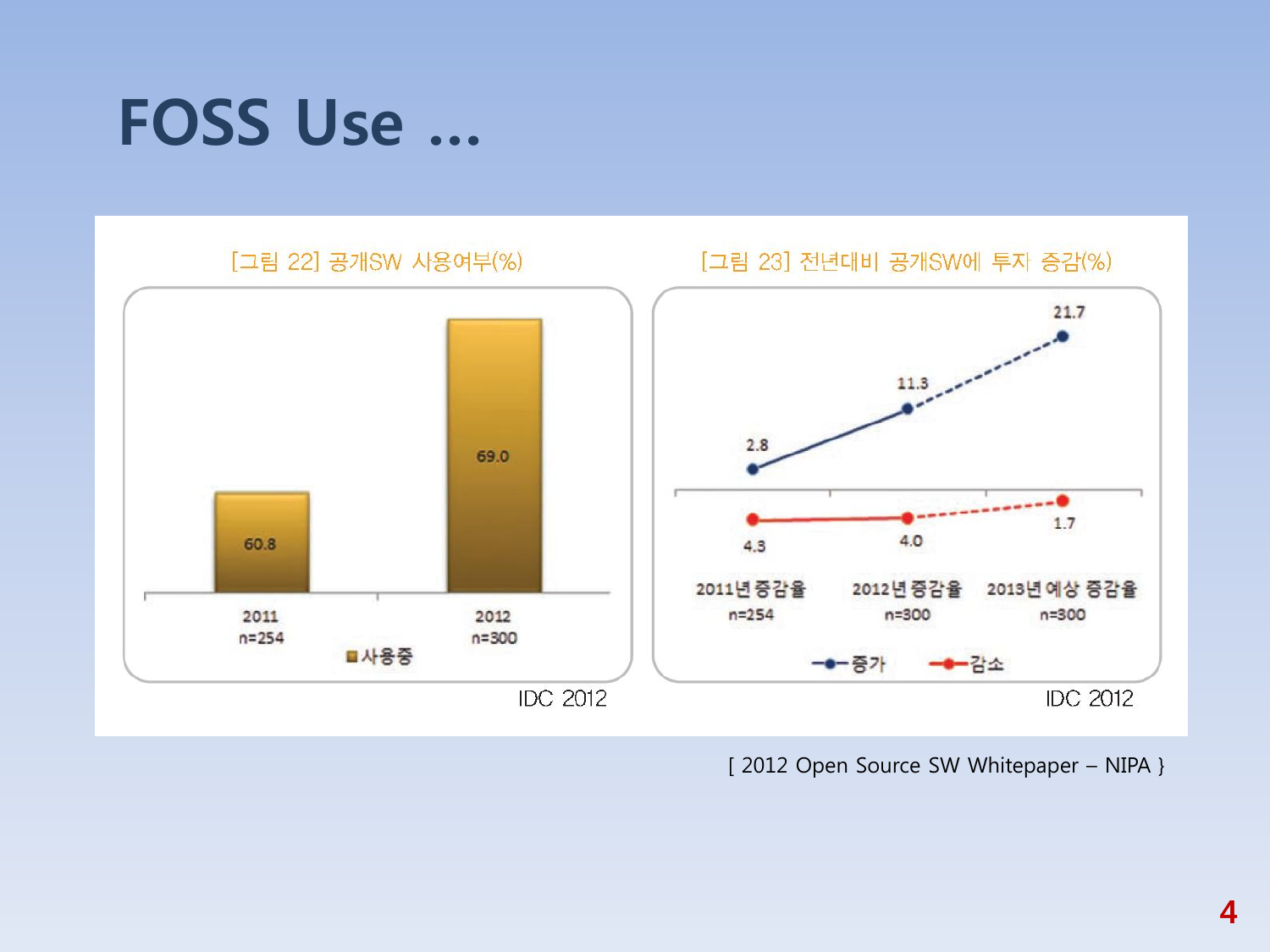### FOSS Developers …

[그림 92] 채용이 어려운 공개소프트웨어 인력 직군 1%3%2% 1% ■ (IT서비스)기획/컨설팅 3% 1%. 11% ■ (IT서비스)개발 ■ (IT서비스)운영/관리 5% ■ (IT서비스)기술영업/마케팅 2% ■ (패키지SW)기획/컨설팅 ■ (패키지SW)개발 17% 5% ■ (패키지SW)운영/관리 ■ (패키지SW)기술영업/마케팅 ■(임베디드SW)기획/컨설팅 7% ■(임베디드SW)개발 ■(임베디드SW)운영/관리 9% ■(임베디드SW)기술영업/마케팅 ■ (DC 솔루션)기획/컨설팅 18% 6% ■ (DC 솔루션)운영/관리 ■ (DC 솔루션)개발 8% ■ (DC 솔루션)기술영업/마케팅

[ 2012 Open Source SW Whitepaper – NIPA }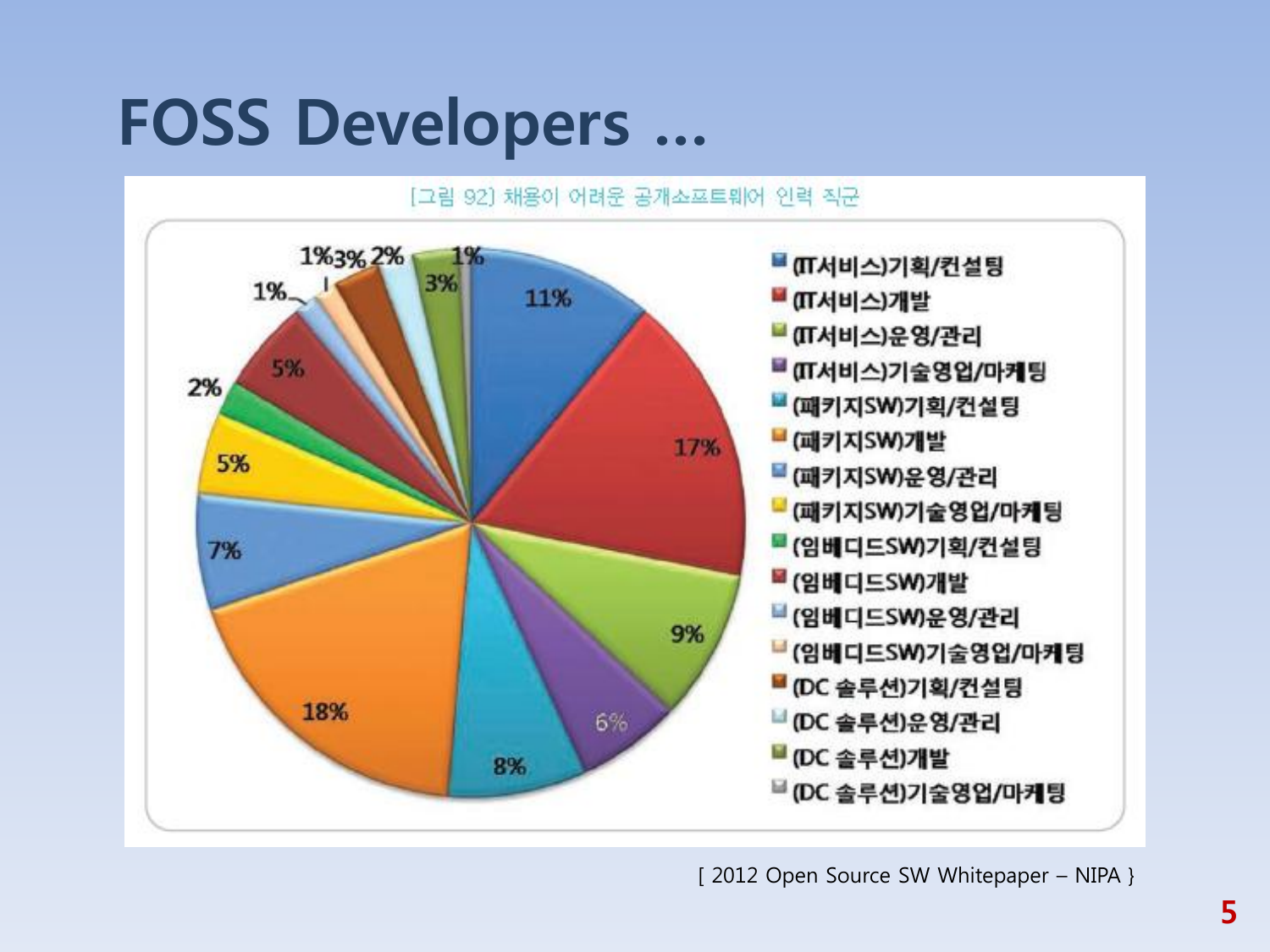### FOSS Education …

#### [그림 118] OLC 온라인 교육 마켓플레이스(http://olc.oss.kr)

| <b>OLC</b>                                                                                                                                                                                                                   | <b>ANTIS 2 VENERAL LENSIN 1 A PE</b><br><b>BELIEVES</b><br>on Morket appt<br><b>OLCIBIL A/B</b> | 凸端键盘性                                                                                                          | Oper Source Behaves<br>Administration Contains and by<br><b>CENTER</b><br>53.77<br>ARRIVE : HANGIN 1 OLCHN   JOHNS   HENN<br>PERLICE<br><b>DIRE</b><br>初期初期<br><b>MOVE 1215</b> | <b>DIRECT GIRDEN</b> |
|------------------------------------------------------------------------------------------------------------------------------------------------------------------------------------------------------------------------------|-------------------------------------------------------------------------------------------------|----------------------------------------------------------------------------------------------------------------|---------------------------------------------------------------------------------------------------------------------------------------------------------------------------------|----------------------|
| c                                                                                                                                                                                                                            |                                                                                                 | MOPM 강의                                                                                                        | 召掛尾属<br><b>BYR WIDEH 215</b><br>45.3                                                                                                                                            | 贾可能记忆 - 2/6/年度       |
|                                                                                                                                                                                                                              |                                                                                                 | - Swidesk                                                                                                      |                                                                                                                                                                                 |                      |
| <b>GIUSU (TOMMS)</b><br>Programmer a nervous pa<br>小峰區 初照 二十<br>014198 3316 1<br><b>PERSONAL</b><br>け対象車<br><b>BIVER DIRECT ST</b>                                                                                           | <b>Q</b> ENDS<br><b>BHAN 250</b>                                                                | <b>UNITED</b><br>Excel but Witnessell'S<br>Virtual Conquisity (11)<br>$0$ thus $\sqrt{10}$<br>iii Middlerssore | 다양한 공계5k 기술을 분야별로 분류해<br><b>Tyylano</b><br>학습지기 자신에게 일으란 교육 콘텐츠를<br><b>Hiddungs</b><br>Ħ<br>쉽게 찾아 선택하고 수강할 수 있습니다.<br>温                                                         |                      |
| + Joace - If @ 919221 501052 290 408<br>46.04<br><b>ROPAGERS</b>                                                                                                                                                             | <b>BILBAC</b>                                                                                   | <b>Imail SamuelCSS</b><br>Web Boosever(1)<br>EXHAUST<br>West, Applicaduit(10)                                  | Suckey (31)<br>Middlewane CIST<br><b>Francisco (3)</b><br>Language@Tual (15)<br>Diffuse 1808<br>Adopting 232<br>Elisabled III<br>Abbrication CIT                                |                      |
| 野东省城东 清野神智 相相思  / 8<br>精製 海蟹區 铜锌 相關語 6 / 三三2<br>THE MUSCLE WILL BE MANUAL IN MITH R.<br>22.44 - 10 2114 2414 - 1111<br>Mike Context-Jul 709392 976L                                                                          | AHVA<br>$n =$                                                                                   | Elimol Chinacologi IV                                                                                          |                                                                                                                                                                                 | A ONNI 2501 Tolutz   |
| 数单: 在室型 海唯: 480                                                                                                                                                                                                              |                                                                                                 | (Ellistered)                                                                                                   | <b>MB2N BASE1   30921   3NB21   2ND1</b>                                                                                                                                        | me (SIX BVG)         |
| <b>EFRIE HENE HEVIS EFRIENDEL</b> /<br>Kennet of Lieux / 01157<br><b>The Last Arts</b><br>Line (Dalet VI Middle Steppe)<br>HALL CALIF THIS ARTISTS WERE LIKE UP FO<br>2021 2070 1:035<br><b>BALL</b><br><b>塑場 11年1 再增:15</b> |                                                                                                 | in Freastweek<br>生同生成的基本等级的生产                                                                                  | 125 esseisan 药语子觉得 HTML5 周暂<br>2011.11.28<br>美萨多林甘甸当 宝贵州界山松 网16号 HighelBlud (2011, 10, 20) - aspiritume 形态平区路 inffiniti 写型                                                      | 四室底                  |
| <b>Kinned of Linese</b> / B (252)<br>Embedded Developme / B107<br>and looking bearty ave<br>instantiant Development.<br>20号 三三万号 10<br>数据:三个项目 (四)                                                                           | <b><i>BIEWS &amp; NOTICE</i></b><br>m w.                                                        | Tarringhth<br>Anythene (12)                                                                                    | Middleweek Web Abdication 1 Elvill (STAD) 10 ESA 131 SEC 145                                                                                                                    |                      |
|                                                                                                                                                                                                                              |                                                                                                 | EXVISTS.                                                                                                       | 124 交流水凸版 特惠舒 游战琴乐器高轻 谢振智器诗 喊<br>2011.11.25                                                                                                                                     | 四下面                  |
| <b>MUSIC</b><br>$-10-10$<br>□ OLC 巧取性师 对视古ENS, 스레杉直将 送地点开启培林 GS (848 31)<br>34.4<br>2010-1                                                                                                                                   |                                                                                                 | Sandwich (35)<br><b>Rutty on Easts(III</b>                                                                     | 누리결스회어에서 간명된 제 16회 Giren Tachinet 곧 불편적절미타 감명한 드시입의 '불론소스 80디코스 관리' 업인의 KH4의 입상적 복<br>체결시내의, '표현소수를 결혼한 플라우는 컴퓨팅 할문법법과 시작' 이 전통의부습니다.                                           |                      |
| 2010年11<br>一 666 万南野峰 月报兰 282 三兰尼德州 晶显滑 口帐所<br><b>BAK 222</b><br>海性 3                                                                                                                                                        |                                                                                                 | <b>Timmgellik</b>                                                                                              | Hiddenmar Claud Senators 1 2019 ESSEN 2010 120 120 220 120 120                                                                                                                  |                      |
| <b>WAR 217</b><br>OLC NRTH 4012 EXL ARRIBHM NINNA<br>2874 (2 - 1)<br>海地山                                                                                                                                                     | HOT ISSUE                                                                                       | Elbana222                                                                                                      | 123 直播加 709 目相同长 4 首指早长 首首型 至66 相占<br>2011.11.24                                                                                                                                | 口节目                  |
| OLC NRTH AND DL N., OSSERT<br><b>BAR ZID</b><br>2010-1<br>海港:1<br><b>BRS</b> 0-10<br>T 72 NSN ANN NNH 9954NS 9954NS EVAL BA 155<br>36 Hz                                                                                     | <b>BESTERN</b><br><b>基层 2002年 英 2003年 9月</b> 9月<br>富士吉保守を行きたす                                   | ill. 1. onsnoape & Tout<br>G. Airplin allow                                                                    | / 작성 Banco 2호 세터니실에서 전략형 제 서울 Ocen Tachnal 큰 표적까지 1999 입에디든 4 분야로는 일본학 방미 이슈에 전략 주에로 전<br>智習習道は以上<br>MARK / Fielber 1 049 831131 0314-12 2314 10                                |                      |
| <b>BERNATE HOUSE</b><br><b>KINGER HOUSE</b>                                                                                                                                                                                  | FAC<br><b>Open Marketzen</b>                                                                    | G. MASSIM<br>di Embadded                                                                                       | 122 Google 当属材架早地板 HTMLS 难望<br>2011.11.24<br>VOALEM 指着性 能将重点用印法 阿斯东Google 选重加显布明能 HTMLS 所M" 将现象 空管架性自动区                                                                         | <b>D 94</b>          |

[ 2012 Open Source SW Whitepaper - NIPA }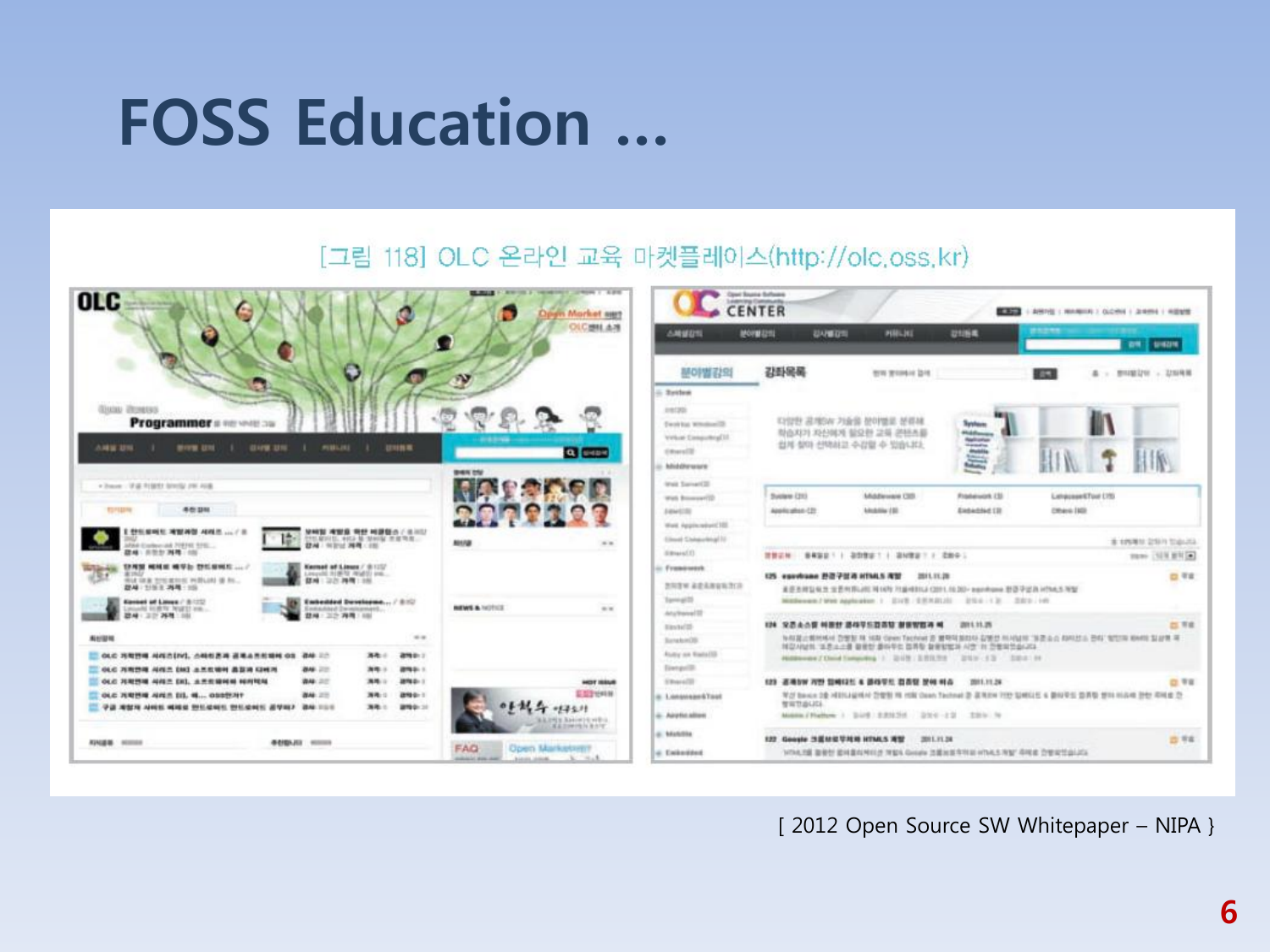# **FOSS Community ...**

#### [그림 131] 공개SW 커뮤니티의 주요 속성

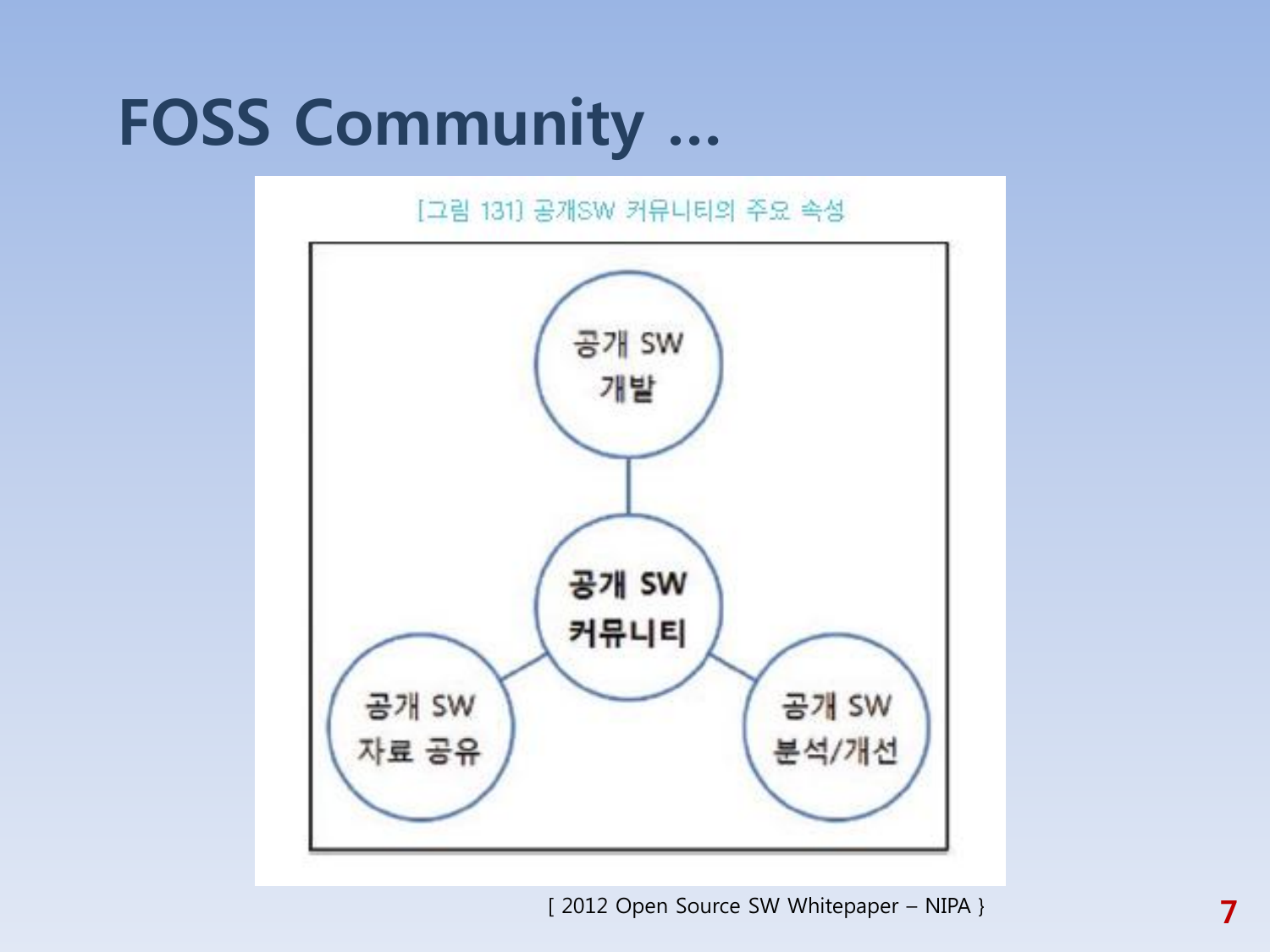# SW Developer is …

#### ◆ Real Maker !!!

- $\checkmark$  Idea to Real
- Innovation Tool
- $\checkmark$  Soul of the machine
- $\checkmark$  And Future Service Planner
- High-income workers !

#### ◆ Experts

◆ FOSS Players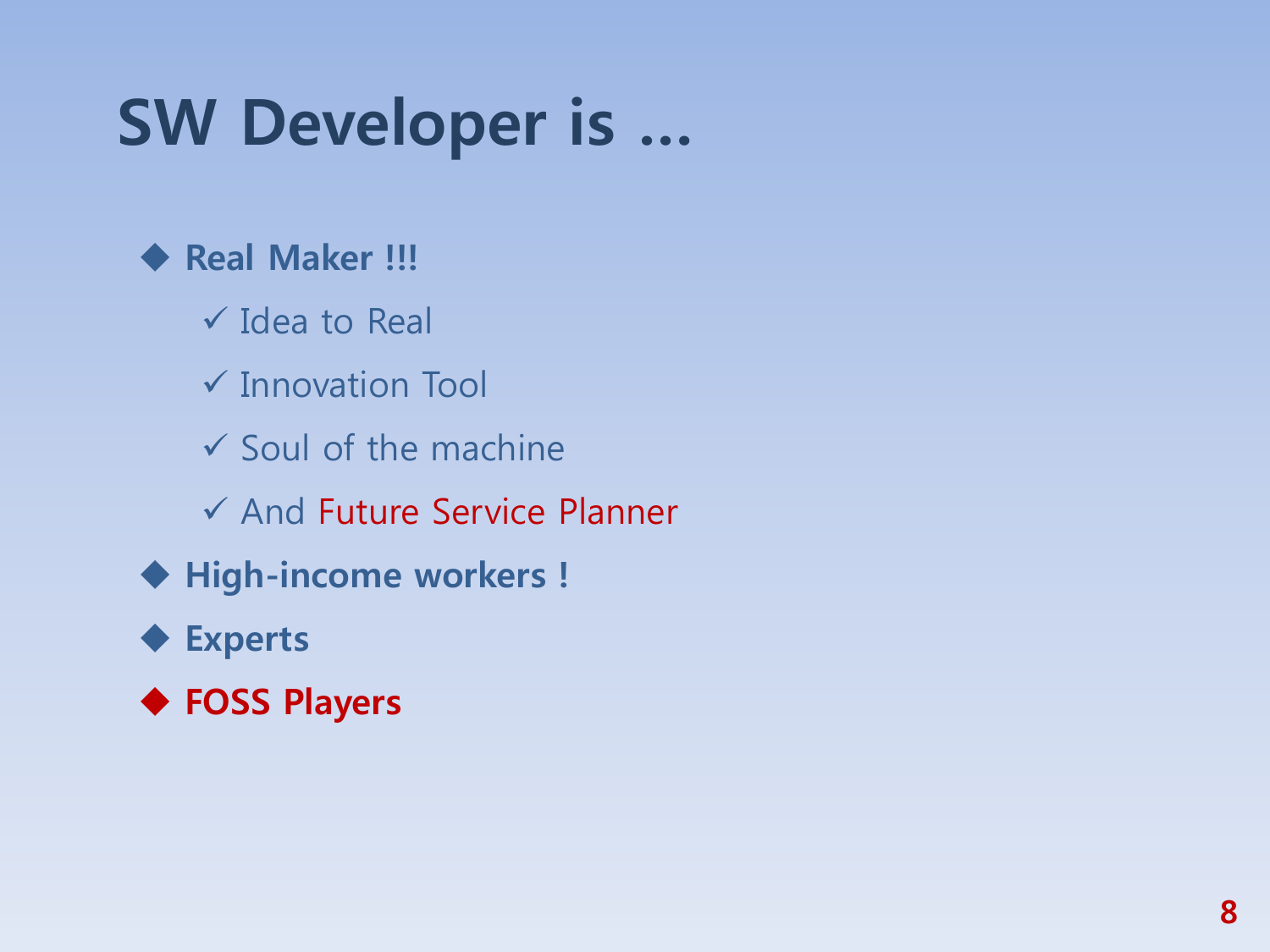# I was a SW developer

◆ SI (System Integration) developer

◆ But create good SW

 $\checkmark$  full down menu VI editor (1992)

- $\checkmark$  Remote printing module (1993)
- $\checkmark$  C++ Development framework (1994)
- KMS (2000) …………

◆ Lost my source ^^;

#### ◆ If I was opened my source ... ??? !!!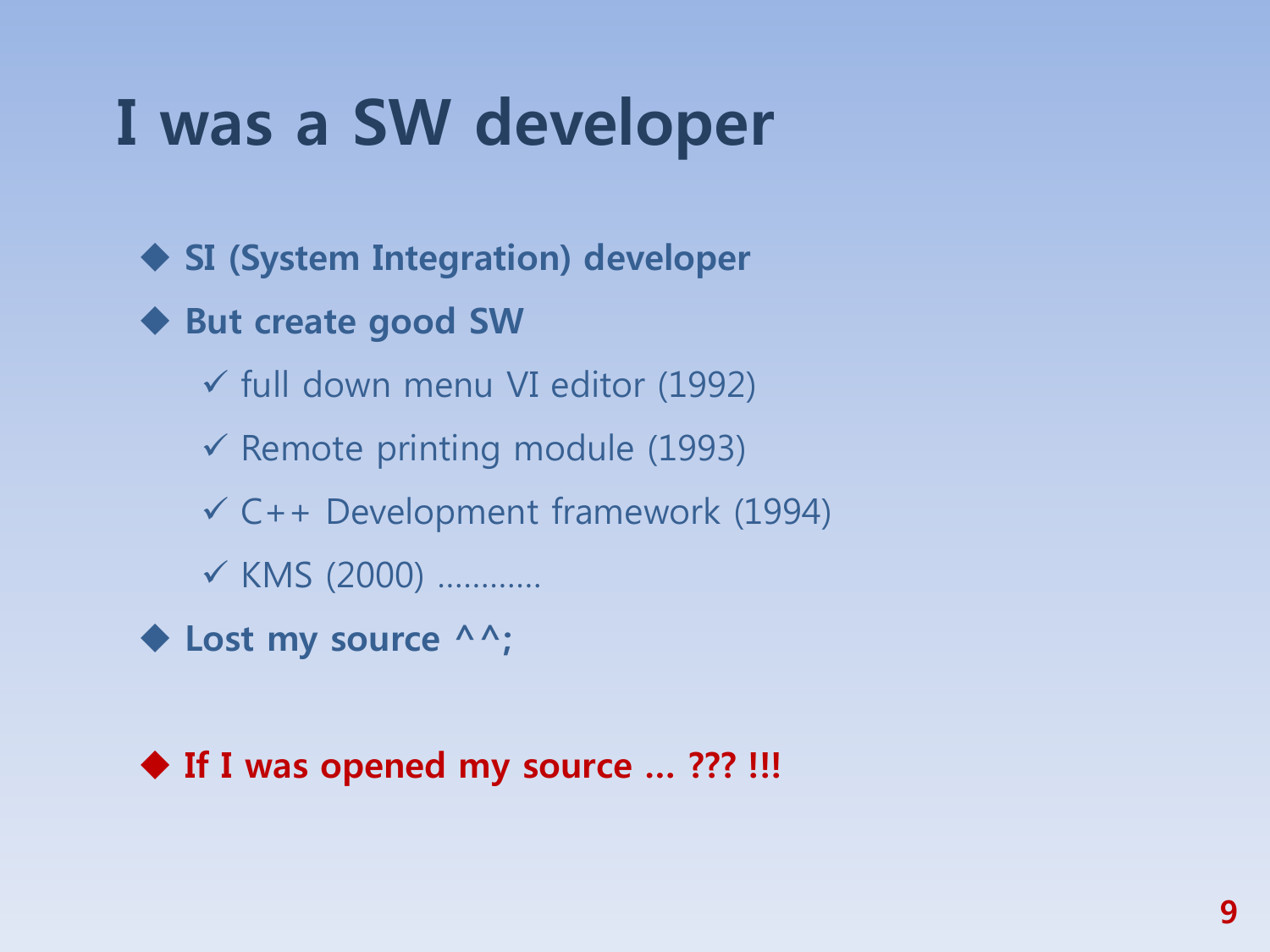# Now SW Developer is in Korea …

#### 4D Worker

- $\checkmark$  Dirty
- $\checkmark$  Difficult
- $\checkmark$  Dangerous
- $\checkmark$  And Dreamless
- Many developers work in SI (System Integration) Company
- ◆ Many developers are passive workers
- ◆ Developers do not have a lot of experience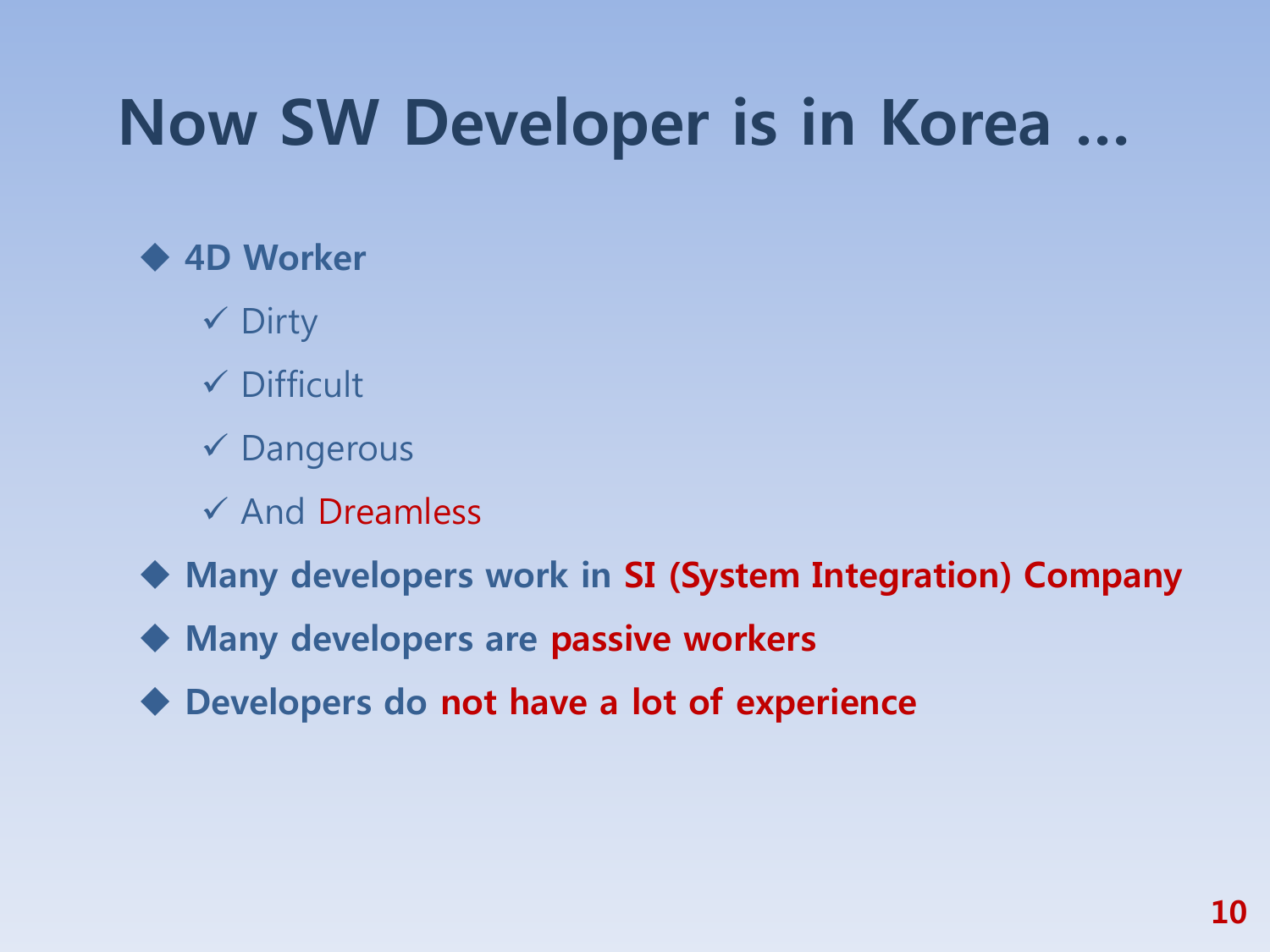# Need SW Developer in Korea …

#### ◆ Active Developers

- FOSS Developers & Contributors
- ✔ Solution / Service Developers
- √ Hacker (programmer subculture) [Richard Stallman](http://en.wikipedia.org/wiki/Richard_Stallman)
- Latest technology developers
	- $\checkmark$  Cloud & Big Data
	- IoT/WoT, Conversions etc.
- ◆ Kernel Developers
- ◆ Developers have a lot of experience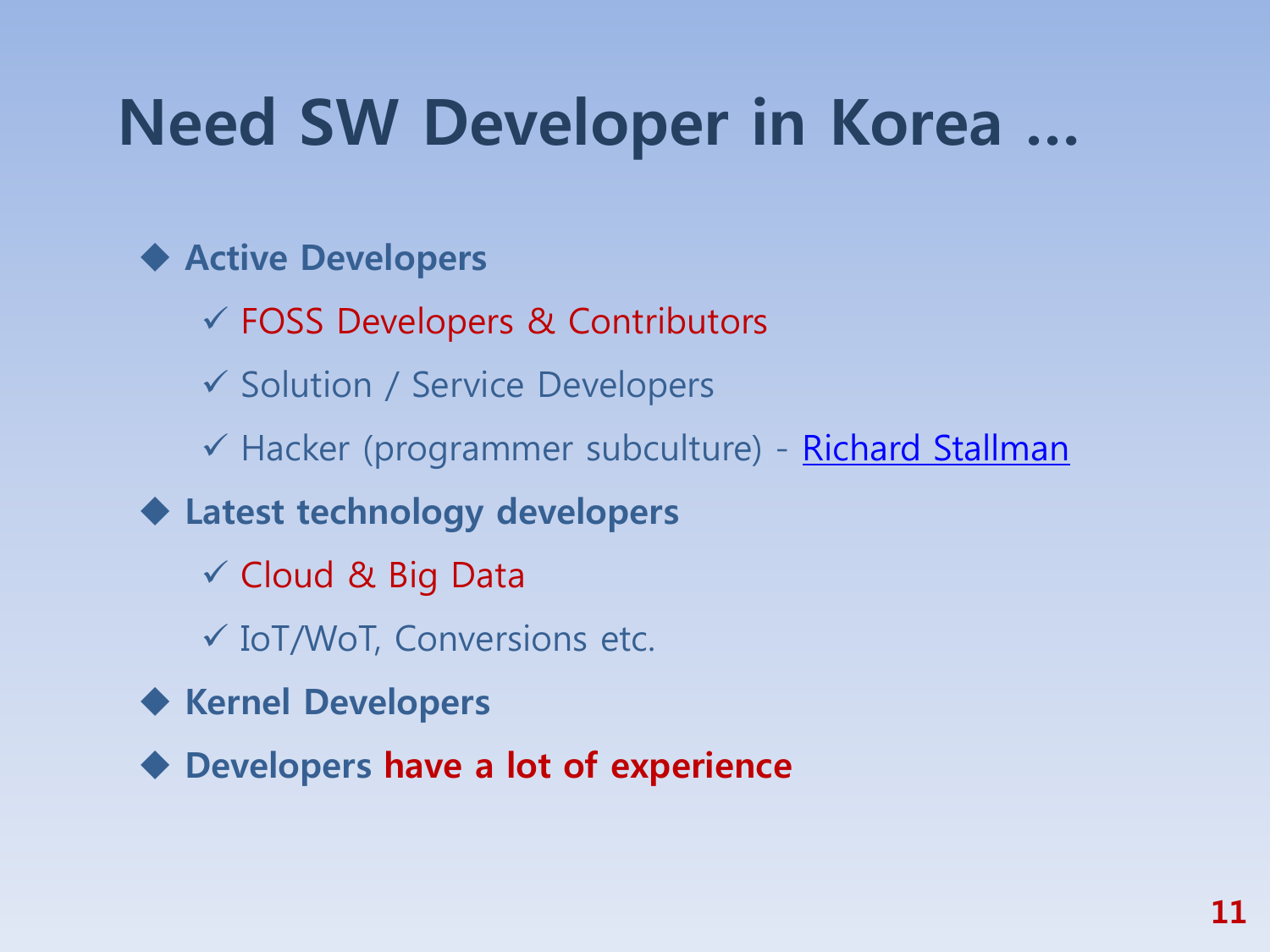### I have a dream …

◆ Korea SW developers will be global expert.

- ◆ Will be FOSS contributors ...
- ◆ Leading SW world ...
- ◆ Will get many money ...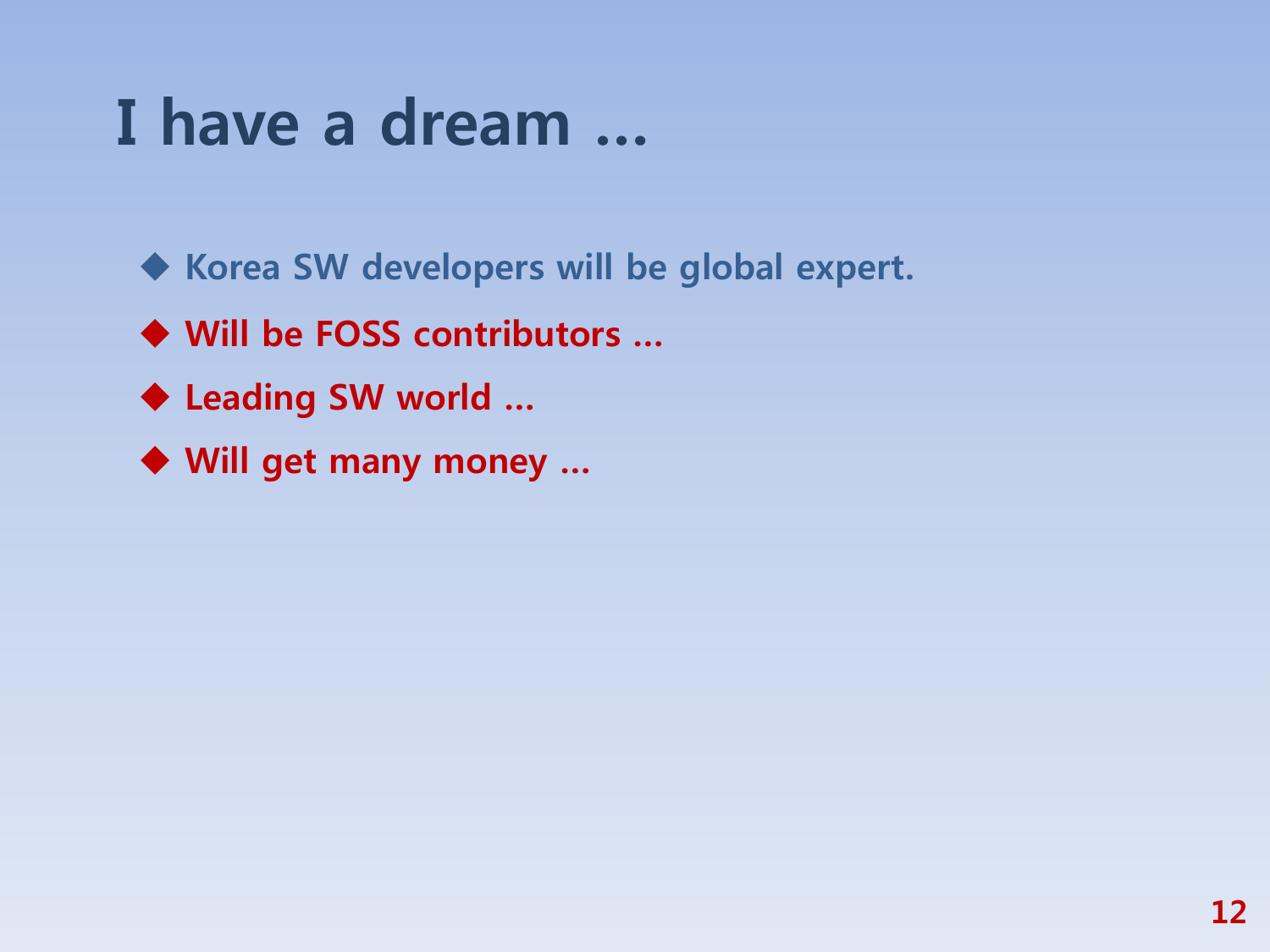# We will try …

Make expert SW developers. (Using Project Portfolio)

◆ Support to FOSS community

◆ Support FOSS Developer education

Make global leading FOSS Projects

# Let's go together !!!